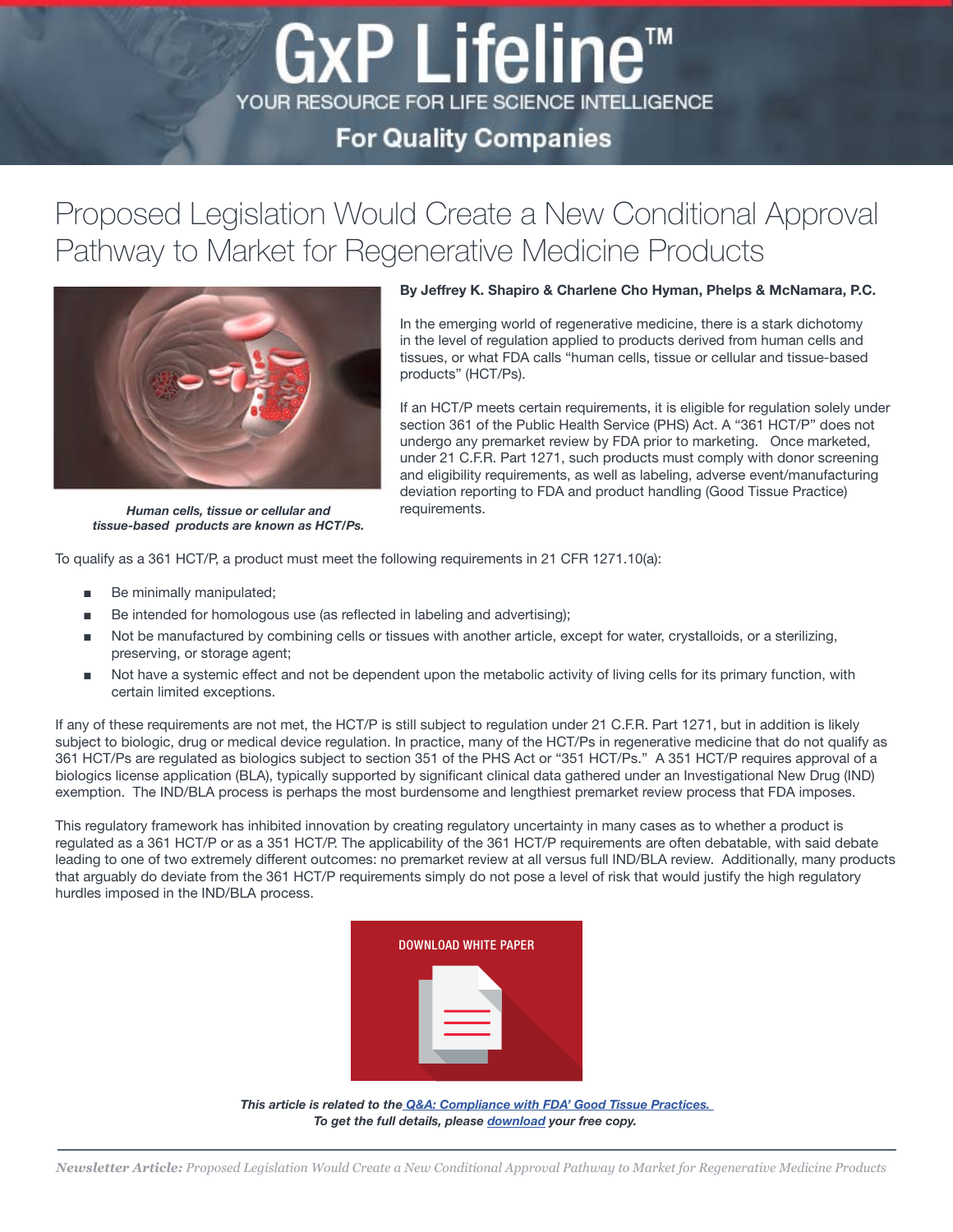Congress is now considering a legislative solution, the "Reliable and Effective Growth for Regenerative Health Options that Improve Wellness" or the "REGROW Act." With rare bipartisan support in both the House and Senate, the REGROW Act was introduced on March 16, 2016 by Senators Mark Kirk (R-IL), Joe Manchin (D-WV) and Susan Collins (R-ME) in the Senate ([S. 2689\)](https://www.congress.gov/bill/114th-congress/senate-bill/2689/text) and by Representatives Mike Coffman (R-CO), Mark Takai (D-HI) and H. Morgan Griffith (R-VA) in the House ([H.R. 4762\)](https://www.congress.gov/bill/114th-congress/house-bill/4762/text). The House Bill is identical to the Senate Bill, so for convenience, the discussion below refers only to S. 2689.

The REGROW Act would allow FDA to grant a five year conditional approval of a cellular or tissue therapeutic product that demonstrates preliminary clinical evidence of safety and a reasonable expectation of effectiveness. The firm is required to use this time to initiate an IND study and, ultimately, to submit a BLA for FDA to review.

There is no definition of what a "cellular or tissue therapeutic product" is, but it seems likely from the criteria that apply (described below) that this category corresponds to what FDA defines as HCT/Ps in 21 C.F.R. § 1271.10(a). (The bill refers to both "cellular" and "tissue" products, but some provisions and headings refer to "cellular" products while others refer to "cellular and tissue" products. And sometimes the word "therapeutic" is included and sometimes it is not. The inconsistencies appear to be unintentional.)

The conditional approval would cover the manufacture, distribution and sale as well as use of a cellular or tissue therapeutic product, provided that a BLA is filed within five years. Additionally, S. 2689 says FDA "may" continue the conditional approval during review of the BLA. (Given the length of BLA review, the bill should be revised to make it mandatory unless a significant safety concern exists.)

A number of requirements would apply in order for a product to qualify for conditional approval:

The manufacture, distribution and sale as well as use of the cellular or tissue therapeutic product must be consistent with the current regulations, including good manufacturing practices (GMPs).

The cellular or tissue therapeutic product also must satisfy all of the following criteria:

- The cells or tissue are adult human cells or tissues:
- The cells or tissues do not provoke a significant immunogenic response;
- The cells or tissues are either minimally manipulated and for a non-homologous use or more than minimally manipulated and for either a homologous or non-homologous use but in either case, not genetically modified;
- The cells or tissues are for a specific indication;
- The cells or tissues are produced exclusively for a use that performs, or helps achieve or restore, the same, or similar, function in the recipient as in the donor

(It may be worth noting that the language in the last bullet seems similar to the language defining "homologous use" in FDA's Draft Guidance on Homologous Use of HCT/Ps, which we blogged about [here](http://www.fdalawblog.net/fda_law_blog_hyman_phelps/2015/11/fda-to-hold-a-public-hearing-for-a-quartet-of-draft-hctp-guidances-a-scorecard-.html). Accordingly, the last bullet seems to contradict the third bullet, which allows the cells or tissue to qualify even if intended for a non-homologous use.)

During the five year conditional approval period, the sponsor must submit a BLA as well as annual reports and adverse event reports, which must contain all information generally required for approved biological products

The sponsor must have submitted an IND for treating the patients with the cellular therapeutic product during the five year conditional approval period.

And finally, the sponsor must not have obtained a conditional approval for the cellular therapeutic product for the same indication.

If all of the above-described conditions are satisfied, the cellular or tissue therapeutic product would be permitted to remain on the market unless and until FDA denies BLA approval.

The notion of applying conditional approval to these products is not as novel as it might seem. For many years, when an HCT/P has been found by FDA to have stepped outside the 361 requirements, the firm has been required to initiate an IND/BLA process, but has been in some cases also allowed to continue marketing under enforcement discretion if there is not a serious public health risk. In a sense, this statute would codify that approach but in a manner that provides greater regulatory certainty.

The last part of the bill addresses devices involved in the recovery, isolation, processing and delivery of cellular therapeutic products used in regenerative medicine. It includes language that does not alter the general regulatory scheme for devices, but seems intended to nudge FDA toward regulating with a lighter touch, focusing premarket review and classification of the devices based upon their functional performance in handling and preserving cells, as opposed to the specific clinical uses to which the cells are being put.